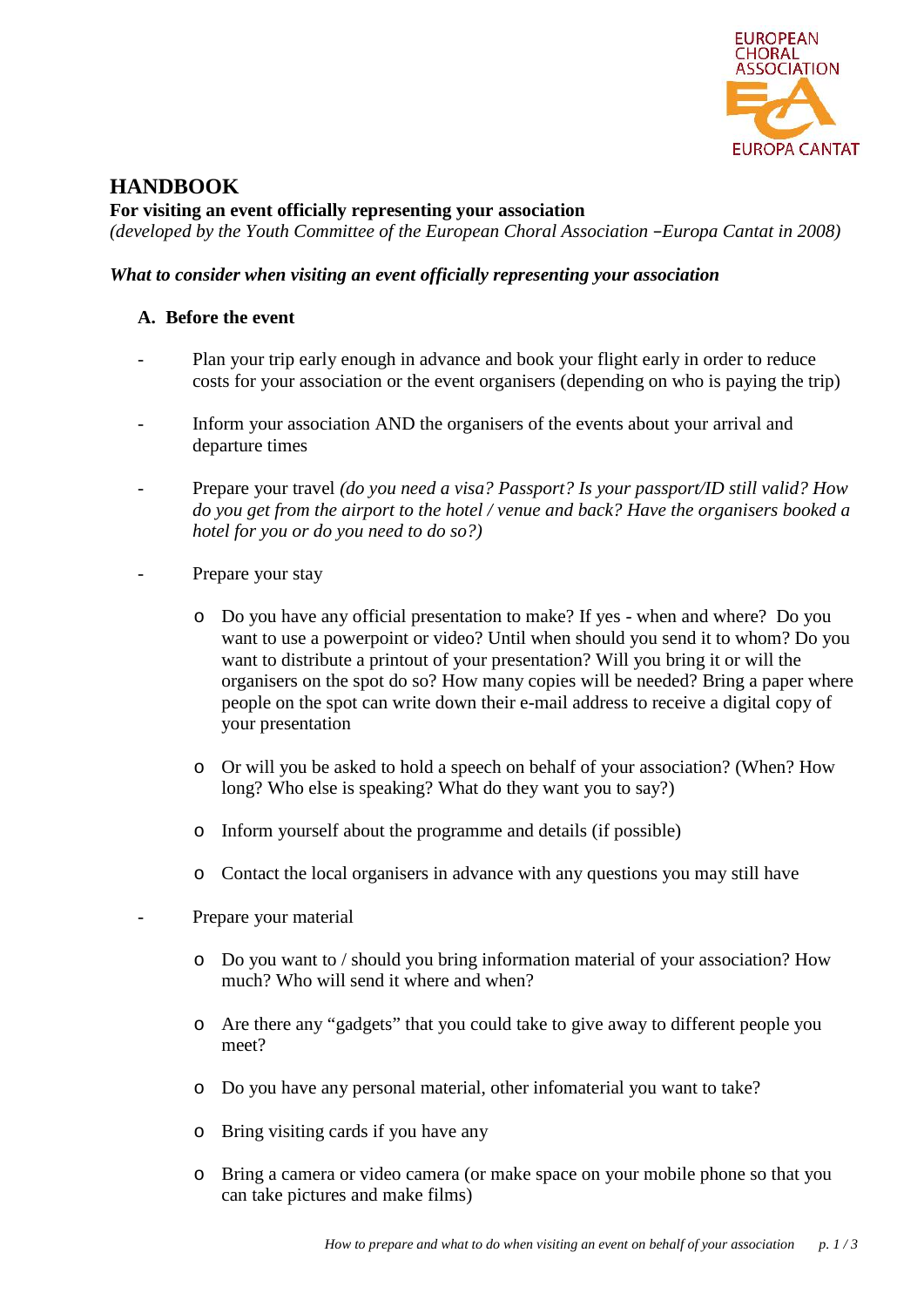#### **B. During the event**

- Are you special guest or are you worker/volunteer?
	- o Depending on the answer, your tasks / the time you have available etc. will be different and also you may need different information
	- o Where will you receive the information you need?
- Prepare tasks if possible
	- o If you have to make a speech: prepare your notes and check them with the organisers
		- *(order to be checked!): Speak on behalf of your association / thank all people who have to be thanked (check this with organisers) / transmit greetings from your association / say a sentence in the language of the host country if you can (organisers can help you with this) / welcome the participants / express your joy about the fact that so many (young) people have come from so many dif erent countries (if this applies)*
	- o If you have to make a presentation, make sure you have checked in advance which technique is available, go to the room half an hour earlier and check if your presentation is showing correctly, if the sound works, etc. / If you asked to make photocopies, ask where they are, make sure they will be at the venue when you need them
	- o Think of packing / wearing proper clothes if you are not sure what is needed (there are cultural differences between different countries!) check with the organisers or with your association
- contact participants
	- o in advance e.g. via event Facebook pages
	- o during the events (e.g. via a blackboard, simply addressing them during meals or after a concert, , write down some questions you want to ask them (do you know our association? Do you know our youth work? Are you interested in participating in the decision-making processes of the association? Etc. )
- contact special guests
	- o via the guest office / protocol office if there is one
	- o during meals or after concerts
	- o tell them about your organisation, ask them what they are doing, check if there could be a common interest
- contact composers/conductors
	- o Think in advance what you want to ask do you want to suggest them to another event? Do you want to learn something from them directly?
- contact local organisers
	- o Think in advance what you want to ask do you want to learn more about how their event is organised? Or do you want to discuss a future project with them? Be aware of the fact that the local organisers usually have very little time!